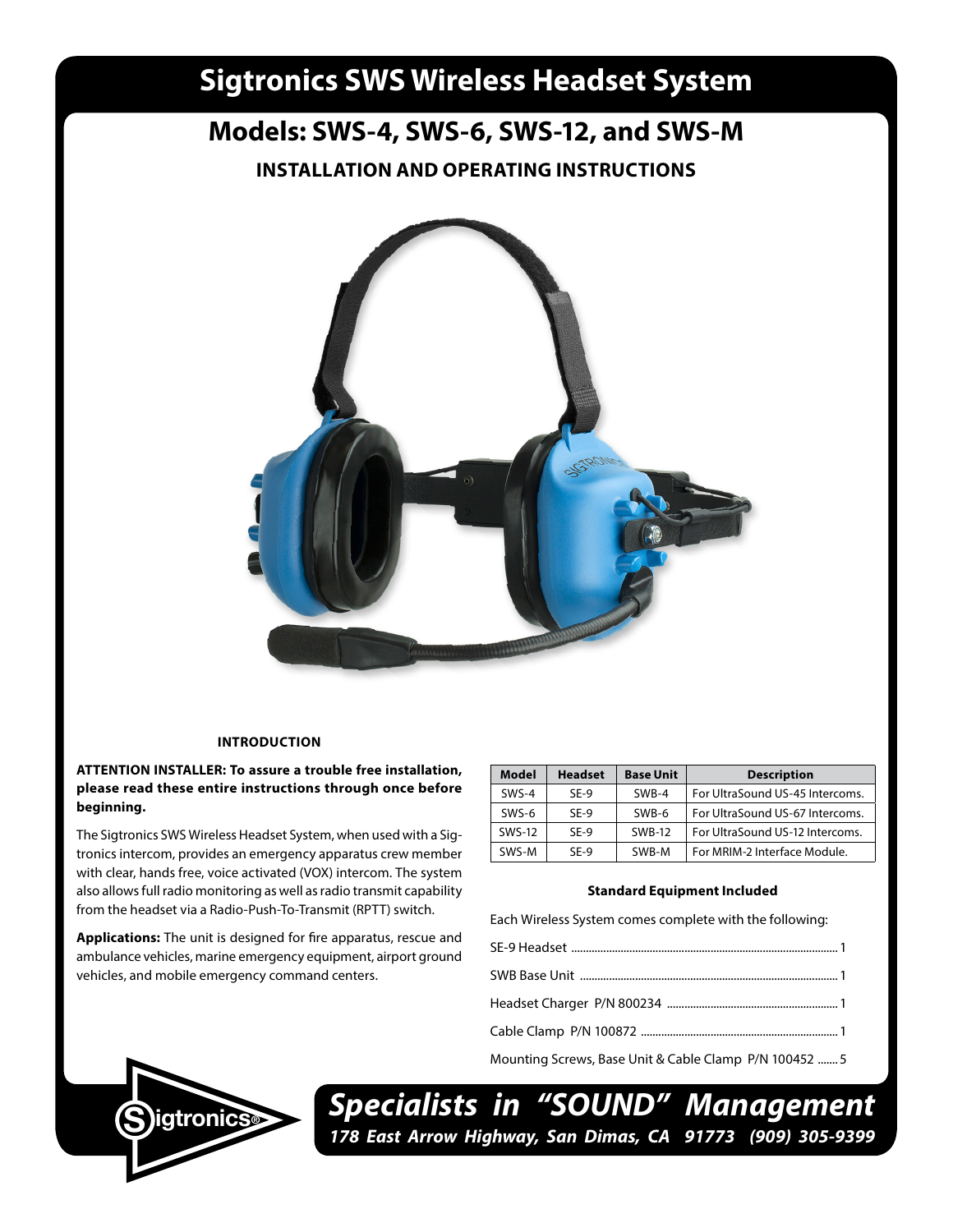### **SYSTEM INSTALLATION**

**Base Unit Placement.** There are a few factors to consider when selecting a mounting location for the Wireless Base Unit:

The base unit to headset signal will be strongest when the base unit is placed in an exposed position – not tightly closed in by metal. This could be on top of the dash, on top of the UltraSound intercom, or attached to the over head console.

- 1. The unit should be placed in such a way that the cable on the unit can be easily connected in-line with the UltraSound intercom P1 – J1 connector.
- 2. The location selected requires a minimum area of 2" high by 5" wide by 3" deep. Verify that the base unit and cables will not interfere with the normal operation of any vehicle controls or the operation of vehicle compartment doors.
- 3. Set the base unit in the selected area and mount with four of the hex head self drilling screws. For most applications\* these screws can be installed with no pre drilling. Just power in the screws with a standard electric driver with a 5/16" hex bit.

**Charger Power Connection and Mounting.** The charging unit will run on 11-16 VDC. Select a location for the charger that is accessible to the SE-9 headset for charging.

- 1. Verify that the charger and cable will not interfere with the normal operation of any vehicle controls or the operation of vehicle compartment doors.
- 2. Make sure that the vehicle power is turned off before connecting the charger power wire. Connect the Red wire to +12V power through the 1 amp fuse. Connect the green wire to the vehicle chassis ground. Coil the fuse and excess wire. Secure out of the way – such as in the head liner.
- 3. Place the cable clamp in the selected area and mount with the hex head self drilling screw. For most applications\* this screw can be installed with no pre drilling. Just power in the screw with a standard electric driver with a 5/16" hex bit.

*\* No pre drilling required for aluminum and steel. 1/8" inch pilot hole will still be required with some stainless steels.*

# **SYSTEM OPERATION**

**Headset.** Adds a headset position to the existing intercom - *does not* disable any existing wired headset position. The wired headset PTT's work as before. Pressing a wired PTT button sends out the corresponding wired headset mic audio to the radio and mutes all the other microphones.

Pressing the SE-9 wireless PTT sends the wireless mic audio out to the radio and mutes all the other headset mics on the intercom.

The wireless Base Unit is electrically tied to the Drivers headset position. If the drivers wired PTT and the SE-9 wireless PTT are pressed at the same time the SE-9 wireless mic takes priority.

Unplug the charger from the wireless headset before use.

 *To turn the headset on* – The headset will automatically turn on when placed on the head. The Intercom on the vehicle also has to be on and powered up. Link time between the headset and base unit is 5 to 7 seconds after the headset turns on.

 *To turn the headset off* – Take headset off of your head. The headset will automatically turn off after about 2 minutes.

To adjust for differences in hearing, the headset has a limited range volume control just like Sigtronics wired headsets.

Control intercom volume and squelch as normal via the intercom controls. Control the radio's volume with the radio volume controls as normal.

**Radio PTT Switch.** The radio PTT button is located on the lower back part of the right cup. While wearing the headset, put your right hand finger tips on the word SIGTRONICS on the right ear cup. Your thumb should easily find the PTT button.

The headset has a range of up to 300 ft. from the base unit.

**Batteries.** Any AA size batteries may be used in the headset. *Only* Nickel Metal Hydride (NiMH) rechargeable batteries are approved for use with the Sigtronics charger.



**Charging. Verify that approved rechargeable batteries are in the unit.** The end of the Charging Tube changes color to indicate the state of the batteries charge. When plugged into headset:

 *Blue:* Means charging. (Takes about 2.75 hours to charge from dead batteries to fully charged). Note that the charger tube gets warm during charging, this is normal. You may leave the charger plugged in as long as you need to as the charger shuts down when the batteries are charged.

*Green*: Means charged.

- *Red*: May indicate a battery problem. Verify that the proper rechargeable batteries are in the unit. Unplug and plug back in. If after 2 or 3 tries, the indicator is still red, one or both batteries may have failed. Replace.
- **Off:** Charger lost power, is not plugged into the wireless headset, batteries are in backwards, or no batteries installed.

#### **Battery Box Door**



**Battery Life.** The batteries will last about 30 hours starting at a full charge. Charging once a day should be all that is needed.

**Low Battery Indication.** A low battery warning tone is heard in the headset if batteries are getting low. The tone repeats at faster intervals as battery charge gets lower and lower. The headset turns off if batteries are about to get too low.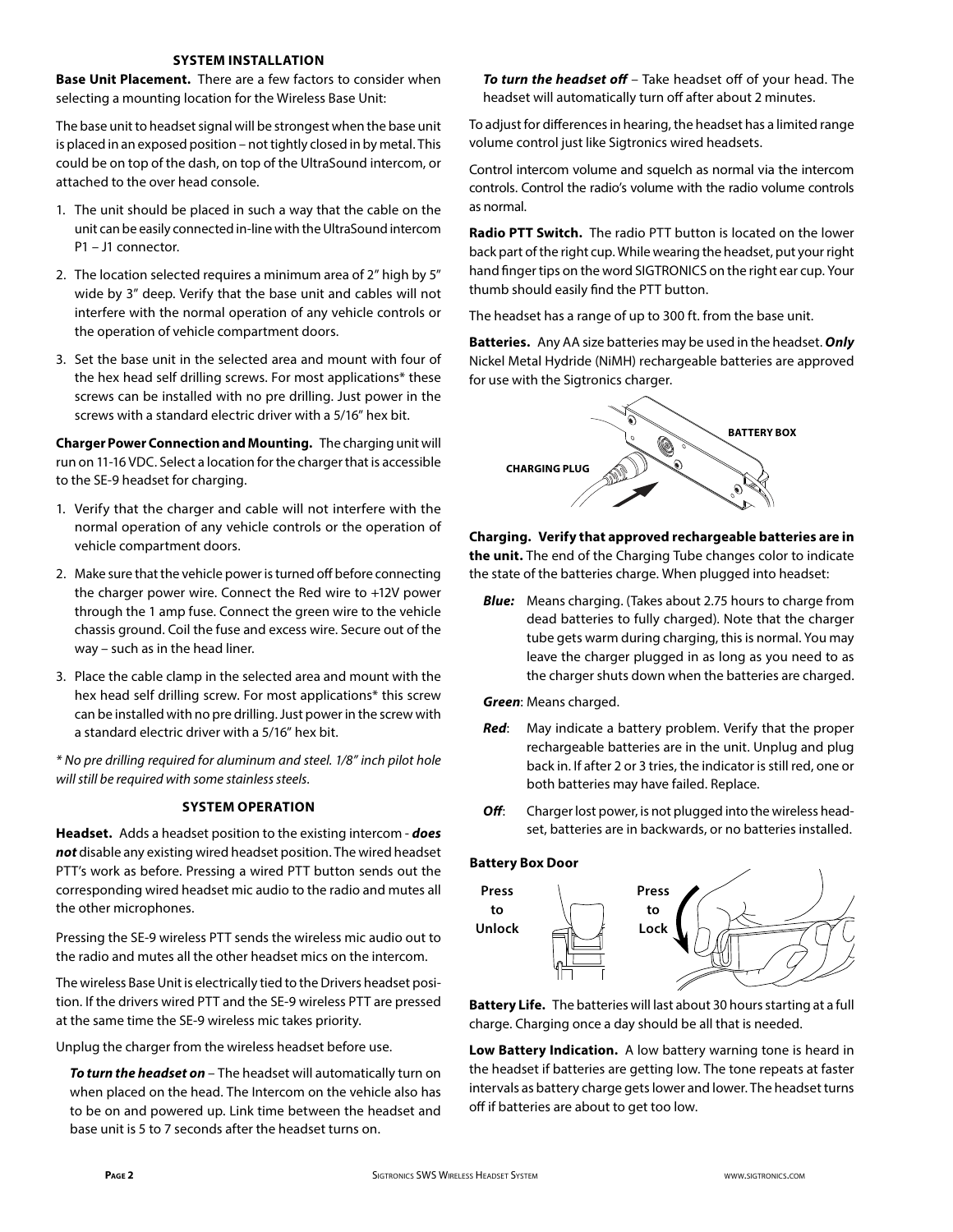SE-9 Headset



| <b>Base Unit Mode</b> | In the SE-9 headset you will | <b>Simulated</b> |                                                                                              |
|-----------------------|------------------------------|------------------|----------------------------------------------------------------------------------------------|
| <b>Select Switch</b>  | hear Radio(s) and Intercom   | Sidetone is:     | <b>NOTES</b>                                                                                 |
| Down<br>Mode A        | Not Transmitting - Yes       | On               | Hot mic, no squelch. Will <b>not hear</b> the driver while the drivers wired PTT is pressed. |
|                       | During Transmit - No         | On               | No radio receive, transmit tones or 2nd radio audio during transmission.                     |
| Up<br>Mode B          | Not Transmitting - Yes       | On               | Hot mic, no squelch. Will hear the driver while the drivers wired PTT is pressed.            |
|                       | During Transmit - Yes        | Off              | Audio Delay for Sidetone - echo.                                                             |